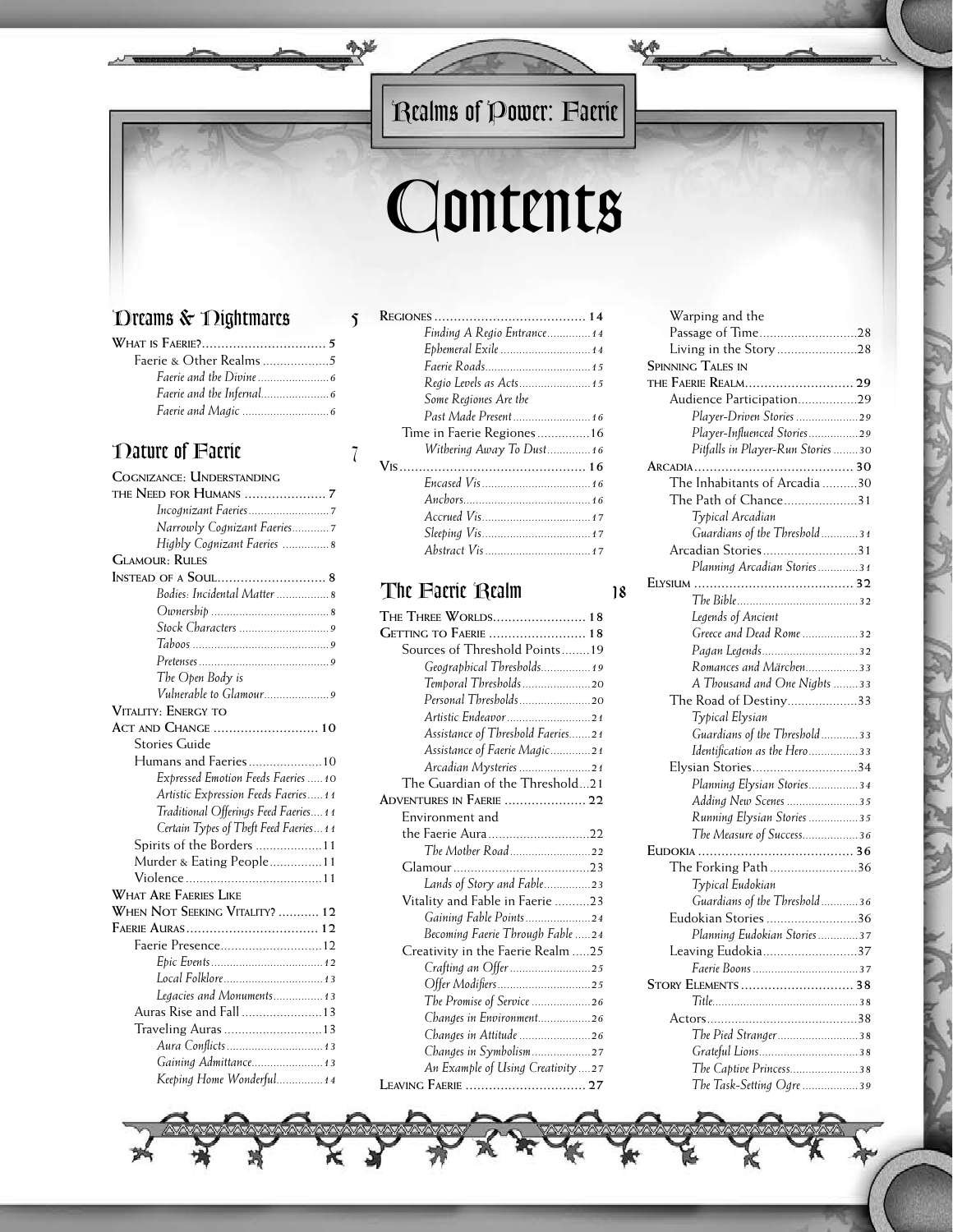| The Glass Mountain41 |
|----------------------|
|                      |
|                      |

#### *Faerie Characters 43*

| Player Character Faeries Are   |
|--------------------------------|
| Designed to Suit Game Play43   |
| Maximum Number of              |
| Virtues and Pretenses 43       |
| REQUIRED VIRTUES AND FLAWS  44 |

## *List of Inserts*

| I. NATURE OF FAERIE              |  |
|----------------------------------|--|
| Where Did Faeries Come From?7    |  |
|                                  |  |
| Where Are the Rules for          |  |
| Faeries Feeding on Vitality? 10  |  |
|                                  |  |
| Does My Character Know This?  12 |  |

#### **II. The Faerie Realm**

| Example Threshold  19                       |  |
|---------------------------------------------|--|
|                                             |  |
| New Power: Spirit Away  21                  |  |
|                                             |  |
| The Power of God in the Faerie Realm 22     |  |
|                                             |  |
| Leaving by Using Merinita Mysteries 27      |  |
| The Subjective Nature of Time 28            |  |
|                                             |  |
| Example of Arcadian Story Creation  30      |  |
| Hermetic Legends  33                        |  |
| Example of Elysian Story Creation  34       |  |
| A Twist to the Tale  35                     |  |
| Example Story Themes.                       |  |
|                                             |  |
| Example of Eudokian Story Creation 38       |  |
| Further Ideas for Actor Story Elements . 39 |  |
|                                             |  |

Further Ideas for Prop Story Elements . 40 Further Ideas for Scenery Story Elements. 41 Ten Thousand More Story Elements.... 42

#### **III. Faerie Characters**

#### **IV. FAEDIE RESTIA**

| IV. I ALNIL DLJIRINI                                 |
|------------------------------------------------------|
| Story Seed: The Battle of Child Eaters  65           |
| Story Seed: The Tortoise Game 69                     |
| Happily Ever After is Just                           |
|                                                      |
| Story Seed: The Deluded Hero  83                     |
| Story Seed: Południca  85                            |
| Saga Seed: Escape, Then Fortify  94                  |
| Story Seed: Searching For Sanctuary  94              |
| Story Seed: A Monstrous Protector  95                |
| Story Seed: The Covenant's Reputation  95            |
| Story Seed: The Mother of Vis Sources  99            |
|                                                      |
| V. TOUCHES OF FAERIE                                 |
| Sympathetic Influence 101                            |
|                                                      |
| $\Gamma = \tilde{1} + \Gamma C1 = \Gamma V U$<br>102 |

| Examples of Charmed Virtues 103          |  |
|------------------------------------------|--|
|                                          |  |
| Faerie Powers for the Faerie Blooded 105 |  |
| Story Seeds: Faerie Blood 107            |  |
| New and Modified Virtues 109             |  |
| Example Greater Benedictions 111         |  |
| Example Lesser Benedictions 112          |  |
| New and Modified Flaws 113               |  |
| Example of Curse-Throwing 114            |  |
|                                          |  |
| Story Seed: The Sorcerous Scapegoat 115  |  |

#### **VI. Faerie Wizardry**

| Faerie Ranges, Durations, |  |
|---------------------------|--|
| and Targets  120-121      |  |
| Beguile Guidelines 123    |  |
| Conjure Guidelines  124   |  |
| Dream Guidelines  124     |  |
| Grant Guidelines 125      |  |
| Portage Guidelines 126    |  |
| Ware Guidelines 127       |  |
|                           |  |
|                           |  |
| Summoning Faeries  130    |  |
|                           |  |
|                           |  |

#### **VII. Telling Faerie Stories**

| The Thirty Six Dramatic Situations 139 |  |
|----------------------------------------|--|

#### Faerie Might Score.......................44 *Virtues That Affect Might .............44 Flaws That Affect Might...............45* Physical Form...............................45 *Equipment Without Encumbrance...45 Regeneration..................................45 Permanent Death ...........................46 Magic Resistance Against Faeries....46* Varieties of Form..........................46 *Human and Animal Forms.............46 Hybrid Forms................................46 Glamorous, Immaterial Forms ........46 Size...............................................47 Virtues For Physical Forms............48 Flaws for Physical Forms ..............49* Social Interaction Virtues and Flaws..49 Cognizance..................................50 *Virtues and Flaws Concerning Cognizance .................50* Taboos..........................................50 *Folk Charms..................................50 Herbs ............................................51*

| Payment or Thanks51                   |
|---------------------------------------|
|                                       |
| Religious Symbols 52                  |
| OPTIONAL VIRTUES AND FLAWS 52         |
| InappropriateVirtues and Flaws52      |
| Modified Virtues and Flaws52          |
|                                       |
| Personality Flaws52                   |
| Virtues Granting Faerie Powers52      |
| Flaws Limiting Powers54               |
| Ritual Faerie Powers54                |
| Greater and Lesser Faerie Powers ….55 |
|                                       |
| Personal Powers 58                    |
| Pretense: Faerie Abilities 60         |
| Player-Defined Pretenses  61          |
|                                       |
|                                       |
| <b>FAERIE ADVANCEMENT</b>             |
| Through Change 62                     |
|                                       |
|                                       |
|                                       |

#### *Faerie Bestiary 64*

| FAERIES DRAWN TO LIFE STAGES  64 |  |
|----------------------------------|--|
|                                  |  |
|                                  |  |
|                                  |  |
|                                  |  |
|                                  |  |
|                                  |  |
|                                  |  |
| The Man in Black with            |  |
| a Sack on His Back 67            |  |

 $\overline{\mathcal{A}}$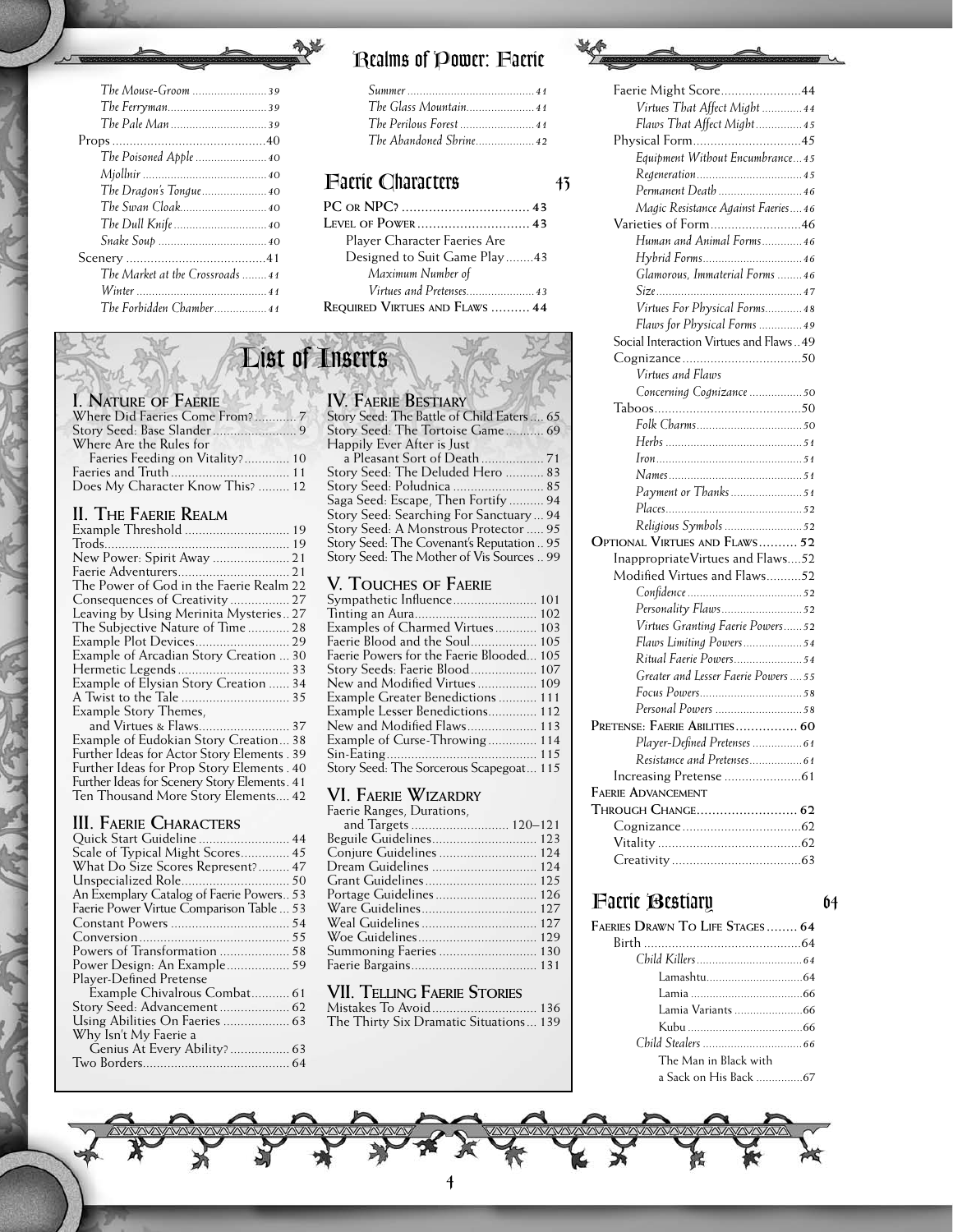

| Faeries that Prey on New Mothers67 |
|------------------------------------|
|                                    |
|                                    |
|                                    |
|                                    |
|                                    |
|                                    |
|                                    |
| Faerie Animal Companions           |
|                                    |
|                                    |
| Lesser Nymph71                     |
| Nymph Variants71                   |
|                                    |
| Faeries Who Eat Their Spouses72    |
|                                    |
| Ghula Variants 72                  |
|                                    |
| Glanconer Variants 73              |
| Faerie Spouses                     |
|                                    |
|                                    |
|                                    |
|                                    |
| Centaurs (Hippocentaurs) 74        |
|                                    |
|                                    |
| Creatures Designed                 |
|                                    |
|                                    |
| Fachan Variants75                  |
| Knight (Minor)76                   |
|                                    |
| The Barking Beast 76               |
| Barking Beast Variants77           |
|                                    |
|                                    |
| Valkyrie77                         |
| Wolf Mount78                       |
|                                    |
|                                    |
|                                    |
| <b>FAERIES INTERESTED IN</b>       |
|                                    |
| Bringers of Riches or Humility 79  |
| Brownies 79                        |
| Brownie Variants79                 |
| Liberators of the Underclass80     |
|                                    |
| Faerie Monarchs80                  |
| White Ladv                         |
| (Dame Blanche) 80                  |
| Faerie Noble:                      |
| The Privy Counselor 81             |
| Champion: Sir Excelsis 82          |
| Lesser Courtly Faeries  83         |
|                                    |
| Regional Courtly                   |
| Faerie Variants 83                 |

美

| <b>DIVISIONS OF TIME  84</b>                  |
|-----------------------------------------------|
| Summer and Winter:                            |
| Fertile and Infertile 84                      |
| Cailleach Bheur                               |
| (Cally Berry) 84                              |
| Spring and Autumn:                            |
| Sowing and Reaping84                          |
| Południca 84                                  |
|                                               |
| Kallikantzaro 85                              |
| Kallikantzaro Variants 86                     |
| DIVISIONS OF SPACE  86                        |
|                                               |
| Faerie Hounds86                               |
| Faerie Hound Variants86                       |
| Kelpie (Water Horse)87                        |
| Kelpie Variants 87                            |
|                                               |
| Road Faerie Variants 88                       |
|                                               |
|                                               |
|                                               |
| Triton Variants89                             |
| Selkie King 89                                |
| Selkie King Variants 89                       |
| Seal Statistics 90                            |
|                                               |
|                                               |
|                                               |
|                                               |
|                                               |
|                                               |
|                                               |
| Great Lezi 90                                 |
| Great Lezi Variants91                         |
|                                               |
| Faun Variants 92                              |
|                                               |
|                                               |
|                                               |
| Koerakoonlane93                               |
| Koerakoonlane Variants 93                     |
| The Entrances to the Earth 94                 |
|                                               |
| Dwarfs, Gnomes,                               |
| & Goblins94                                   |
| Dwarf, Gnome,                                 |
| & Goblin Variants 95                          |
| THE BORDERS OF                                |
| SUPERNATURAL SPACES 95                        |
| <b>OFT-REPEATED FORMS 96</b>                  |
| Giants and Other                              |
| Gigantic Humans96                             |
| Giant Variants96                              |
| Giants in Combat 97                           |
| Orms and Other Dragons97<br>Dragon Variants98 |

| Touches of Facric             | 100 |
|-------------------------------|-----|
|                               |     |
| Sympathy Traits100            |     |
| Increasing Sympathy Traits100 |     |

| Faerie Rank101                |  |
|-------------------------------|--|
| SYMPATHETIC INFLUENCE  101    |  |
| Tinted Auras102               |  |
|                               |  |
|                               |  |
| <b>SYMPATHETIC MAGIC  103</b> |  |
| Folk Charms103                |  |
| Hermetic Charms 103           |  |
| FAERIE BLOOD  103             |  |
| Varieties ofFaerie Blood  104 |  |
| Bloodcap Blood  104           |  |
| Brownie Blood  104            |  |
| Dwarf Blood  105              |  |
|                               |  |
|                               |  |
| Faerie God Blood  105         |  |
|                               |  |
| Goblin Blood  106             |  |
| Huldra Blood  106             |  |
| Nymph Blood106                |  |
| Padfoot Blood 106             |  |
| Satyr Blood 107               |  |
| Selkie Blood  107             |  |
| Sidhe Blood  107              |  |
|                               |  |
| Undine Blood  107             |  |
| Changelings108                |  |
| Retrieved Changelings 108     |  |
| Faerie Upbringing 108         |  |
| Linked Lives  108             |  |
| Milk Brothers  109            |  |
| Nympholepts  109              |  |
|                               |  |
|                               |  |
| VIRTUES AND FLAWS  109        |  |
| New and Modified Virtues109   |  |
|                               |  |
|                               |  |
|                               |  |
|                               |  |
|                               |  |
|                               |  |
|                               |  |
|                               |  |
|                               |  |
|                               |  |
| Enchantment 110               |  |
|                               |  |
| Faerie Background 110         |  |
| Faerie Blood 110              |  |
| Faerie Doctor 110             |  |
| Faerie Legacy  110            |  |
| Faerie Sympathy  110          |  |
| Familiarity with the Fae 111  |  |
|                               |  |
| Frightful Presence  111       |  |
|                               |  |
| Greater Benediction  111      |  |
| Lesser Benediction 111        |  |
|                               |  |
| Strong Faerie Blood  111      |  |
| Summoning  111                |  |
|                               |  |
|                               |  |
| New and Modified Flaws  112   |  |

*Faerie Antipathy .........................112*

 $\mathfrak{z}$